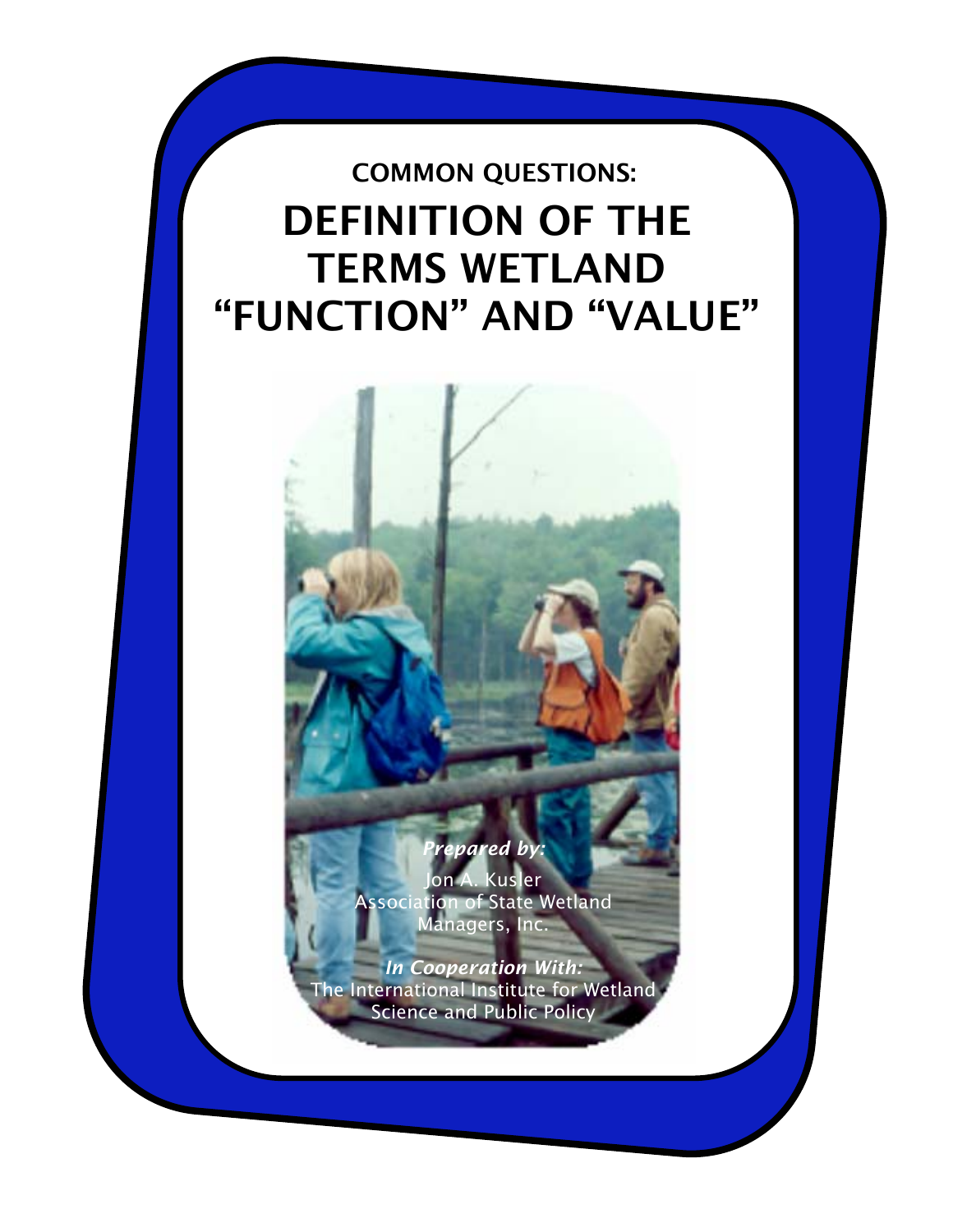# PREFACE

The following guide addresses frequently asked questions with regard to the definition of wetland "functions"" and "values." It is designed for local government officials, land trusts and watershed councils, landowners and other interested in the protection, restoration, creation, or enhancement of wetlands. The guide draws upon a series of research projects carried out by the Association of State Wetland Managers, Inc. (ASWM) including the preparation of a report: Kusler, J. 2004. Assessing Functions and Values, Association of State Wetland Managers, Berne, New York. See http://www.aswm.org/propub/functionsvalues.pdf

Funding support was provided by the U.S. Environmental Protection Agency, Region 2. Division of Wetlands. However, the opinions expressed are those of the author and not the sponsoring agency.

*Photos in this report are mostly derived from websites. Please let us know if you do not wish your photo to be included in this brochure.* 

*Cover photo by Patricia Riexinger, New York State Department of Environmental Conservation* 

*Photo on page 1 by Gene Nieminen, U.S. Fish and Wildlife Service* 

*Photo on page 4 by Patricia Riexinger, New York State Department of Environmental Conservation* 

*Photo on page 8 by U.S. Water Resource Council* 

*Photo on page 9 by Jon Kusler, Association of State Wetland Managers, Inc.* 

*Photo on page 10 Middle South Platte River Mitigation Bank, The Need for Wetland Mitigation http://www.coloradowetlandbank.com/pages/genoverview.html*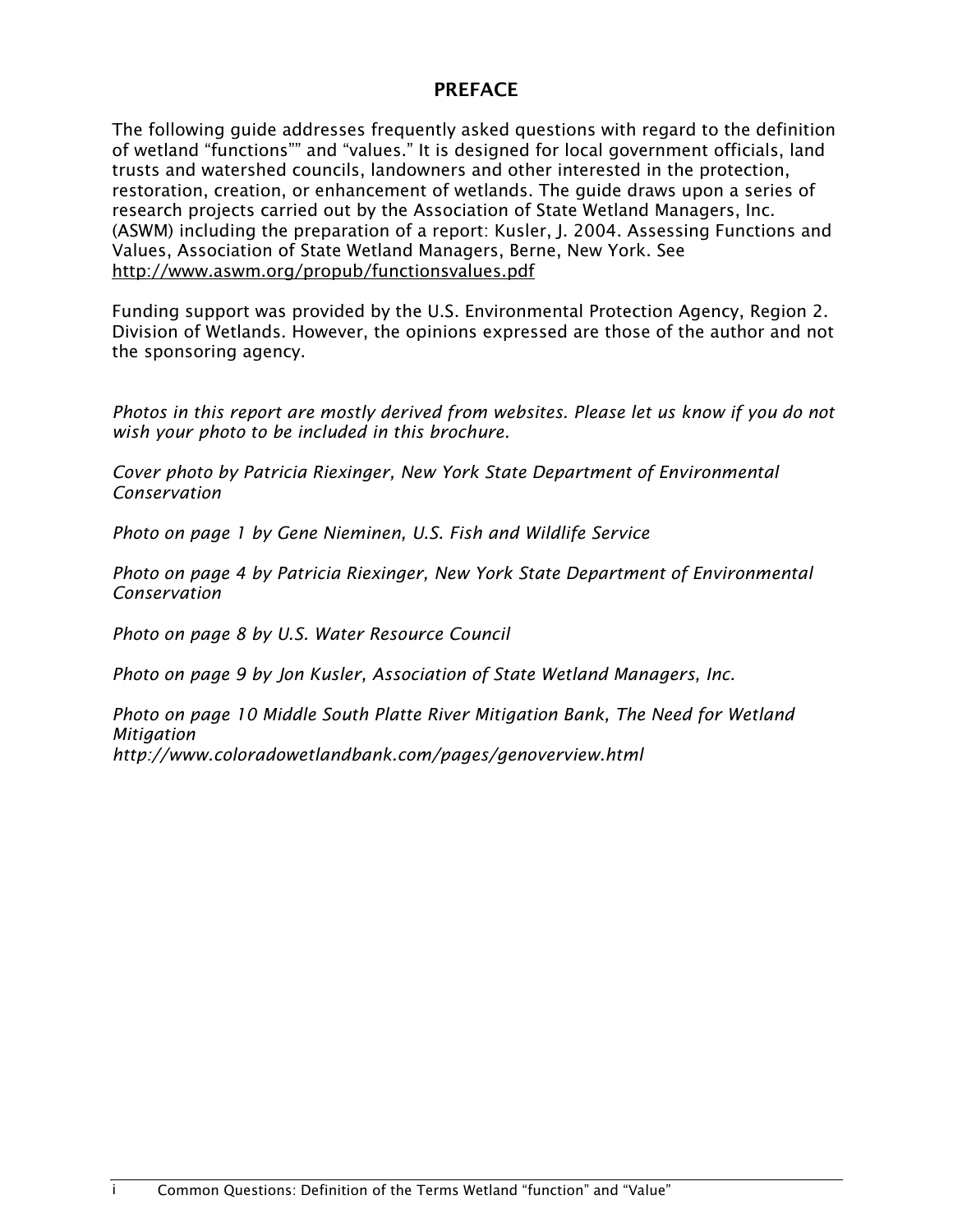# COMMON QUESTIONS: DEFINITION OF WETLAND "FUNCTIONS" AND "VALUES"

# Are the definitions for "functions" and "values" important?

A. The definitions for wetland "function" and "value" are of great significance in regulatory contexts because a no net loss of "function" or "function" and "value" regulatory standard is typically applied in federal, state and local regulations.

These terms are also important in wetland planning, acquisition, active management, and other purposes. Definitions for "functions" and "values" determine the sorts of information that need to be gathered and analyzed in wetland assessment. They determine, to a considerable extent, protection and management priorities. Definitions also determine the compensation "mitigation" ratios required if damage or destruction are allowed.

Unfortunately the terms "function" and "value" have been broadly used without clear definitions and without recognizing the policy implications of various terms. Changes have also been made in the use and application of these terms without (apparently) much concern for the impact on decision-making.

Most regulatory efforts applying a no net loss standard continue to consider both "functions" and "values" (i.e., there must be no net loss of function and value). Some efforts also consider acreage (i.e. no net loss of function, value and acreage). However, in the last decade there has been more emphasis upon function in Section 404 regulatory efforts with less attention to value and acreage. This is because (it is argued) that the goal should be to prevent loss and/or replace the "functions" wetlands serve and not acreage or "value". It has also been justified on the grounds that value is difficult to measure.

Whether value as well as function is considered makes a significant difference in what gets protected and how. For example, if a regulatory agency only considers natural process, a proposed project may be approved if the project proponent agrees to provide compensatory mitigation to "replace" the lost functions anywhere in a state, region or watershed. But if socio-economic "values" are to be reflected, then who benefits and who pays becomes relevant and lost functions may need to be

compensated near or at the site of the original destruction.

# How has the term "function" been used historically?

A. As already indicated, many wetland regulatory programs, such as the Section 404 program, require that activities seeking a regulatory permit be in the public interest and result in no net loss of wetland "function". A little historical perspective on the term "function" in the Section 404 context may be useful.

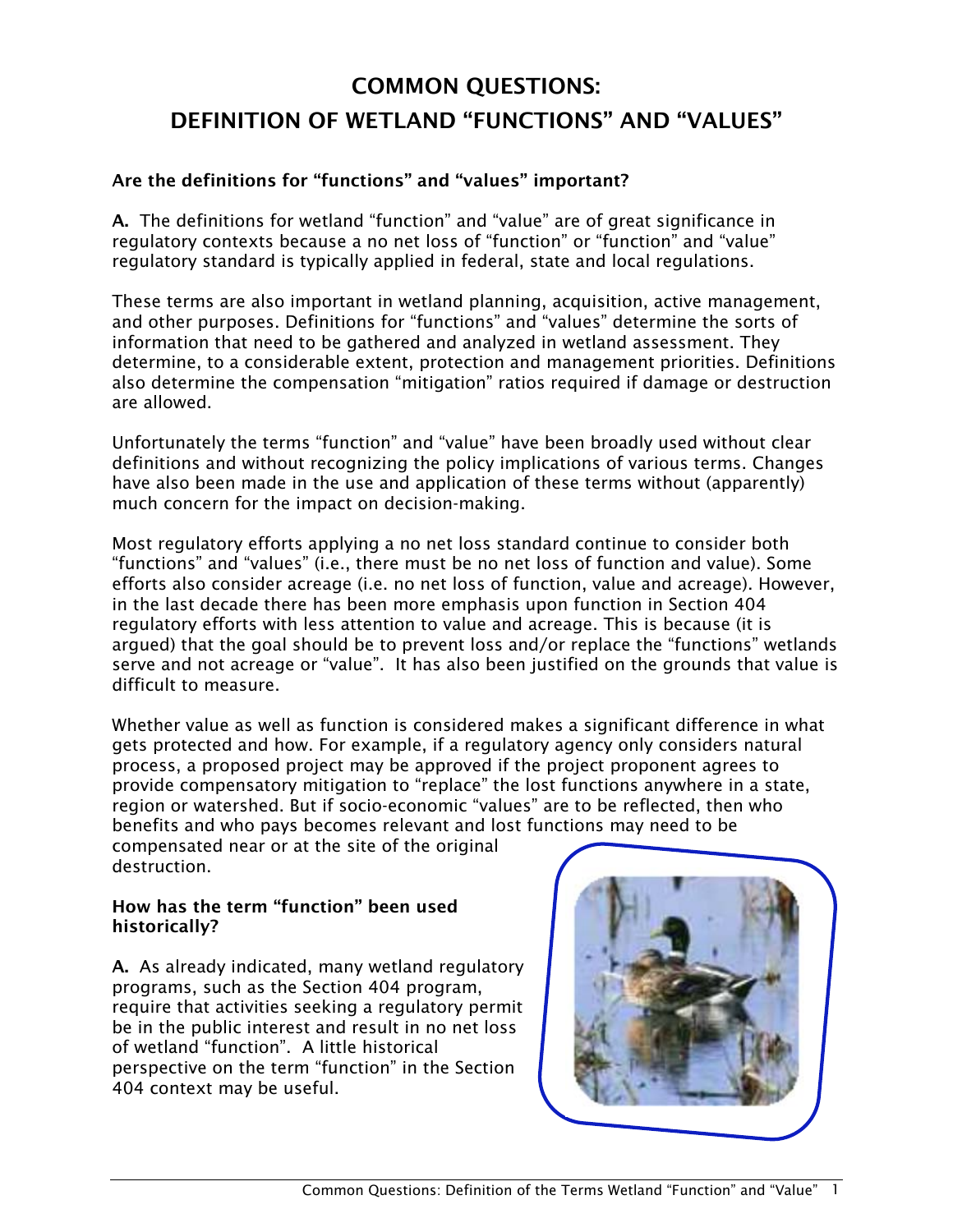Prior to 1995, the terms function and value were often used somewhat interchangeably in the literature and regulations. See Box 1 for a description of some of the "functions" or "values" of wetlands applying a broad concept of function. In 1989 the Conservation Foundation Report, Protecting America's Wetlands: An Action Agenda recommended, "the nation establish a national wetlands protection policy to achieve no overall net loss of the Nation's remaining wetlands base, as defined by acreage and function…" In this report, the Conservation Foundation used function to refer to flood conveyance, flood storage, pollution control and other services provided by wetlands, including cultural and aesthetic values (See Figure 1, Wetland Functions) in that document. This report led the U.S. Environmental Protection Agency and the U.S. Army Corps of Engineers (Corps) to adopt a 1990 Memorandum of Understanding (MOU) pertaining to mitigation, which incorporated the no net loss of "function" and "values" standard into Corps regulatory permitting pursuant to Section 404 of the Clean Water Act. Pursuant to the MOU there is to be no loss of both "function" and "value" but neither term is defined.

Prior to the Conservation Foundation Report and the MOU, the Corps in the Section 404 program attempted to apply a broad concept of "function" and "value". The Corps along with other federal agencies developed the Wetland Evaluation Technique (WET) in the early 1980's to aid the Corps in processing regulatory permits. The WET method considered efficiency or "capacity", "opportunity", and "social significance" in assessing both functions and values.

In 1995, an unofficial change occurred. In that year the Corps Waterways Experiment Station published the Hydrogeomorphic Method Procedural Guide. The Guide (see Smith et al., 1995) defined functions "as the normal or characteristic activities that take place in wetland ecosystems or simply the things that wetlands do." While not more specifically defining "function" the Guide then, focused (see Table 2 in Smith et al., 1995) on the analysis of natural processes relevant to the ecological suitability of wetlands. The goal was, in part, to separate the investigation of project impacts on wetland processes from the analysis of the value of such changes. A second goal was to help assess wetland condition to determine restoration needs and mitigation ratios.

Since 1995, the term "function" has most often been used in scientific circles and in some regulatory contexts (both Section 404 and other programs) primarily to refer to natural processes. However, the term "function" also continues to be used in many statutes, regulations, policies and reports to refer to "goods and services", "functional values", and "values" of the sort described below and in Box 1.

A shift from a broad concept of "function" and value to a narrow concept of function simplifies assessment of wetlands but at the cost of ignoring factors important to the "public interest".

# What wetland features or characteristics are relevant to the definition of "functions" and "values"?

A. Four sets of wetland characteristics are important in describing, assessing, regulating, and otherwise managing wetlands. All four are relevant to the definition of functions and values. Ambiguity in use of the terms "function" and "value" is due (at least in part) to complex roles wetlands play in meeting society's needs and little agreement how to assess these roles and how these four sets of factors should be reflected in wetland decision-making.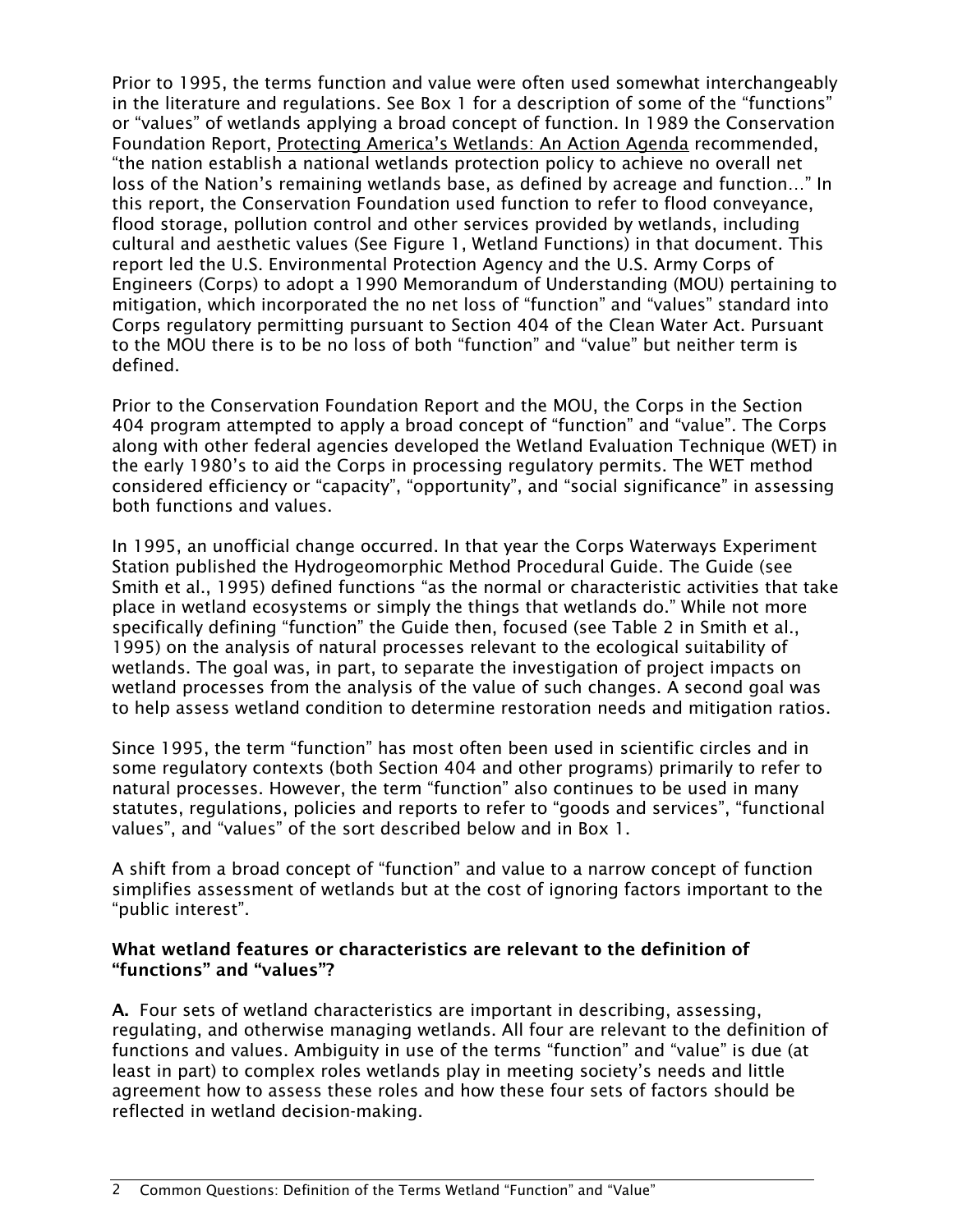The first set of wetland characteristics are the natural processes occurring within wetlands such as denitrification, biomass production, and flow retardation. As indicated above, the 1995 HGM report referred to such natural processes as "functions". These characteristics can be at least partially measured and objectively described with some precision by assessment methods such as HGM and IBI models if funds and time are available.

Unfortunately tens of thousands of natural processes occur within even a single wetland. In assessment of a specific wetland prior to destruction or damage, it is necessary for regulators for budgetary, staffing, and other practical reasons to focus upon a limited number of natural processes and not the full range of processes. In general, wetland assessment methods used by regulators have focused upon habitatrelated processes. Wetland habitat is, of course, very important but habitat is only one of the socially significant roles of wetlands. Flood storage and flood conveyance, erosion control, water quality protection, and recreation may be equally or more important in a specific context.

With measurement of natural "functions" alone, (referring to national processes) there is not necessarily an acknowledged link to society. For example, knowing that dense vegetation in a heavily forested wetland slows the passage of water does not, in itself indicate the role of the wetland in protecting or not protecting downstream residences from a 100-year flood. More information is needed concerning the relationship of the functions to society's needs.

Once a regulator decides to examine some functions and not others without making explicit the needs of society which are to be served (e.g. flood storage versus habitat) hidden policy judgments creep into assessment. What wetland and associated ecosystem functions are to be measured, protected, or restored in a given instance? Equally important, what weight is to be given to various factors and how is this to be done?

The second set of wetland characteristics relevant to definition of function and value and to assessment of wetlands are the off-site natural resource characteristics critical to the onsite functioning of wetlands such as regional hydrology, ecosystem context, connectivity of the wetland to other wetlands and water, rarity in the landscape, presence or absence of buffers, and other landscape-level natural resource relationships. These offsite natural resource characteristics may also be measured with a fair amount of objectivity but with greater difficulty than wetland onsite features. Some of the wetland assessment models such as HGM to some extent consider offsite characteristics (e.g., landscape setting).

The third set of wetland characteristics relevant to definition of function and value relate to the cultural context of wetlands in the landscape (roads, dams, houses, etc.). These cultural features often affect onsite and offsite natural resource functions. For example, urbanization in lands surrounding a wetland may greatly increase runoff and wetland hydrology. Cultural features also determine society's needs for particular functions such as control of pollution to protect a water supply intake. Cultural characteristics determine the "opportunity" which a wetland may have to provide flood storage, pollution control, ecotourism, ground water and other services to specific segments of society. Some cultural characteristics, like onsite and offsite natural resource characteristics, may also be measured with a fair amount of objectivity.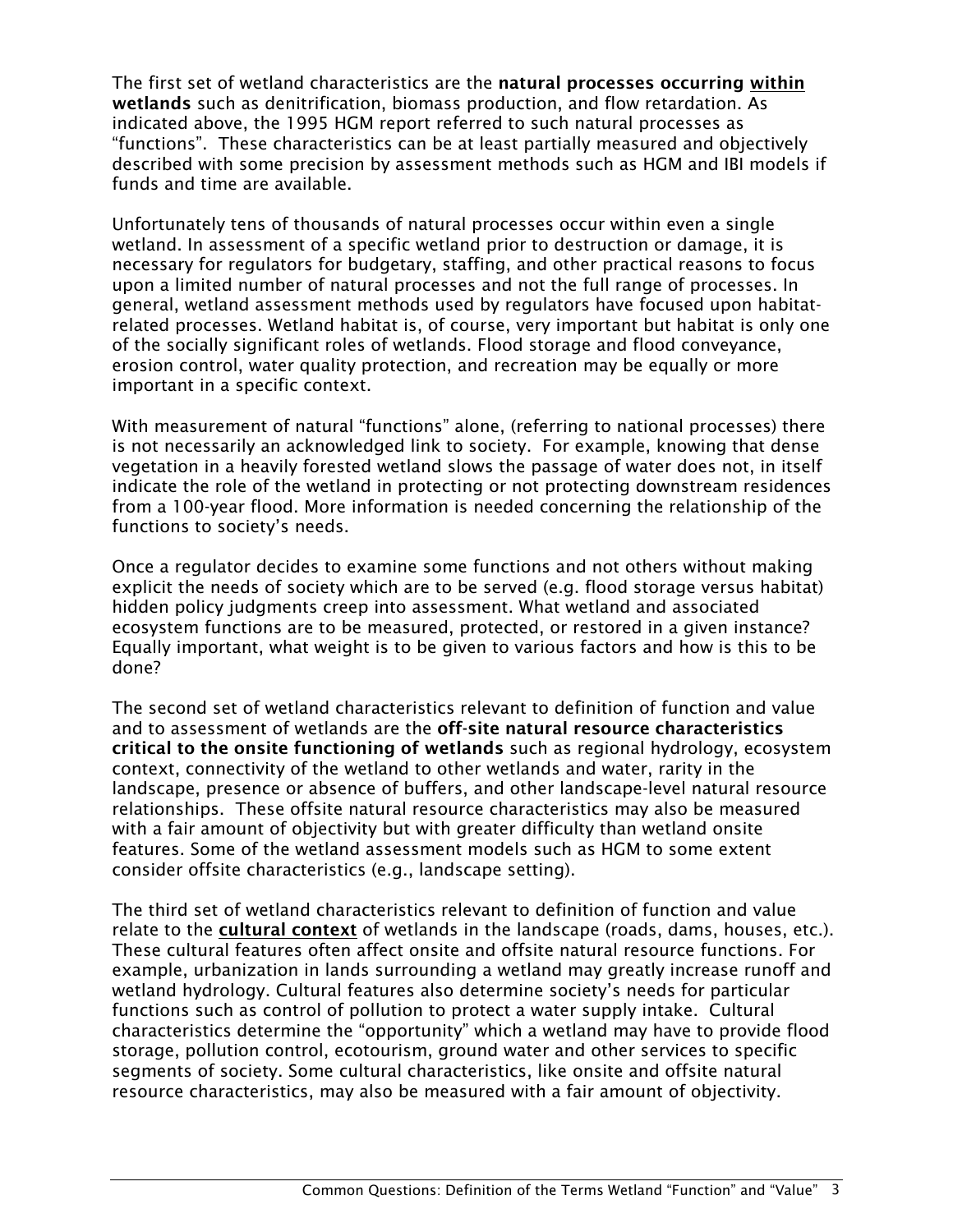A fourth set of characteristics pertain to the attitudes of society to the roles or outputs of wetlands. Who wants what? For example, who values flood storage or habitat and how much? How strongly do they feel?

# How do the terms "function" and "value" reflect these four sets of characteristics?

The term "function" fits quite well with the first set of characteristics and, to some extent, the second set. The term "function" can be used to describe onsite and offsite natural processes. However, many wetland characteristics other than natural processes such as wetland depth and size also determine wetland outputs.

The term function is not a good fit for cultural features nor is it a good fit for societal attitudes. What should cultural features and societal attitudes be called?

#### What are wetland "values"?

A. Prior to 1995, the term wetland "value" was often used synonymously with wetland "function" (in its broadest rather than scientific sense). For example, a wetland was said to have a flood storage function or a flood storage value. The term "value", however, was used somewhat differently than function to indicate cultural features and societal connotation and worth. A wetland could be important (of value) to society in terms of:

- Health and safety,
- Historical, cultural significance,
- Education, research, scientific significance,
- Aesthetic significance,
- Economic significance, or
- For other reasons.

For example, wave buffering may be characterized as a wetland value in a leveed community where wave buffering may be important. Value has a cultural/societal element.



#### Can attitudes of society to various wetland functions, values, or functional values be measured?

A. To some extent, yes, but with difficulty.

Economic analysis is one way of measuring the value of an output. For example, health and safety value (x number of people saved from flooding) can be subjected to economic analysis and assigned economic value. Assigning economic numbers to other types of "value" such as aesthetic and cultural are more difficult although some economic models attempt to measure them by visitor days, enhancement in adjacent land values, and other techniques. Part of the problem is that "value" (i.e.,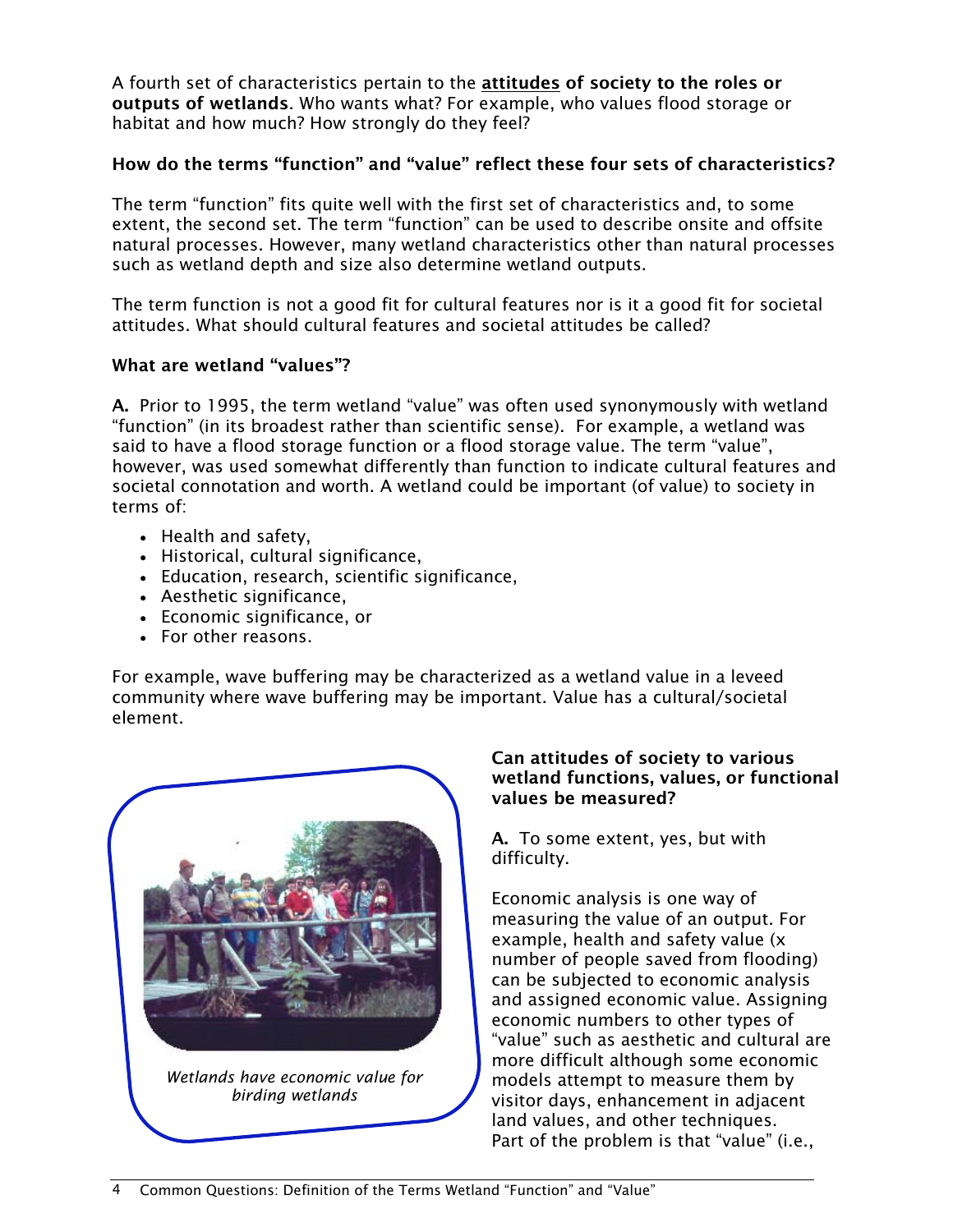social significance) differs among various groups. For example, a fisherman prefers production of fish in a wetland which requires open water. A birder prefers production of song birds, which requires trees. Even a given segment of society (e.g., fishermen) may attach different values to different species (e.g., trout versus pan fish).

Although it is difficult to quantitatively measure value, wetland managers have available a variety of qualitative techniques to gain some understanding of societies' attitudes toward various wetland outputs. See discussion below.

#### Is it possible to quantitatively describe functions and values?

A. It is possible to quantify some functions (e.g., the slowing of runoff by vegetation, flood storage), and economic values. For example, it is possible to quantitatively determine the flood conveyance and flood storage of a specific wetland for a particular frequency of flood (e.g. 100-year) using hydraulic and hydrologic models. It is possible to link this to flood damage to existing and reasonably anticipated structures in a floodplain. It is then possible to determine potential economic losses with loss of the storage and general public attitude toward protection or destruction through public hearings and other approaches described below.

#### Are there any easy ways of telling whether a wetland may be characterized by particular functions or values?

A. There are no easy, accurate ways. Knowing the overall type of wetland and its context can help "suggest" particular functions, and values in some instances. For example, riverine wetlands are most important for flood conveyance; estuarine, riverine and lakeshore wetlands are often important for wave retardation and shellfish production; many depressional wetlands are important for waterfowl production.

More than 40 rapid assessment techniques have been developed since 1990 alone to measure functions or functions and values. Some have been used in particular circumstances. However, none provide an accurate, rapid approach for assessing functions, and values.

#### Do wetland assessment techniques assess "function", "value" or some combination?

A. Many of the wetland assessment models developed in recent years such as HGM and IBI models focus on natural process (particular plant and animal species) alone. They attempt to measure wetland condition of various "functions" against a suite of "reference" wetlands of a particular type. Least altered wetlands are rated highest with such an approach.

But, as indicated by field studies by the Washington Department of Ecology, the least altered wetland may rate the highest from the perspective of endangered species, biodiversity, and "ecosystem health" but they do not necessarily rate highest in terms of some of the hydrologic goods and services such as flood storage and conveyance, erosion control, or pollution control.

Other assessment approaches such as WET and the many "sons of WET" including many GIS based assessment approaches attempt to consider opportunity and social significance as well as natural function.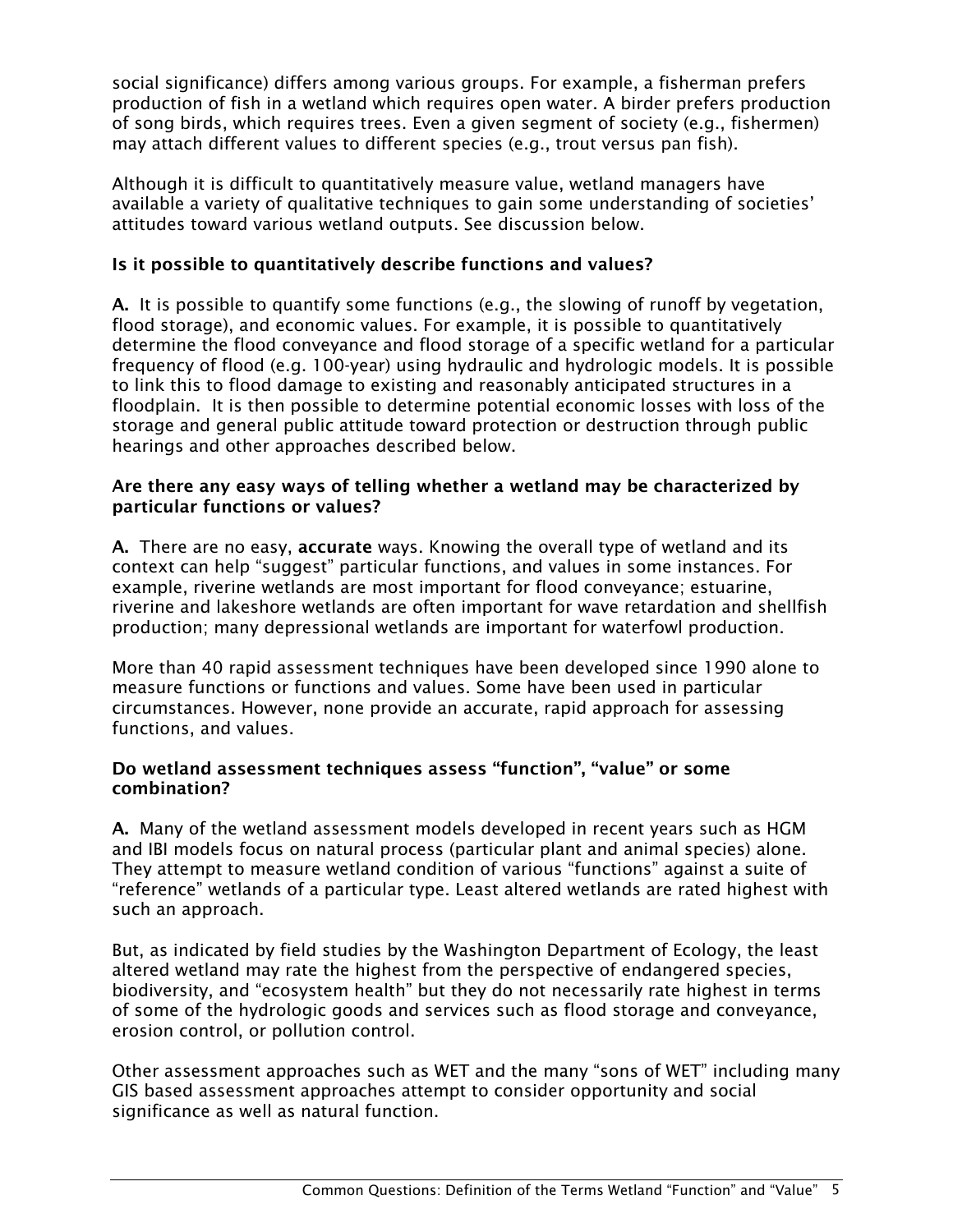# Are economic models available for assessing wetland values?

A. Yes, a variety of economic assessment models have been applied to wetlands. However, assessing economic value of a specific wetland is difficult because the benefits of a wetland often accrue to the public as a whole rather than a single individual (e.g. fish spawning) and these benefits are partially intangible (scenic beauty). It is often difficult to accurately estimate the goods and services provided by a particular wetland (e.g., pollution control) and then to determine the value of these goods and services to society since they depend upon present and future context.

Consider, for example, an effort to assign a dollar value to flood storage and flood conveyance services of a specific wetland. It may be possible through the use of hydrologic models to determine the acre feet of water stored in this wetland in a 100-year flood or to determine the cubic feet per second of water conveyed by the wetland. These figures can be translated into differences in flood heights for adjacent and downstream lands. However, value of this storage or conveyance will depend, in large measure, upon present and future activities in the floodplain. Dollar value will be very great if flood elevation increases will overtop downstream levees, destroying many houses. It may be small if increased flood heights only affect a floodplain forest.

And, economic value pertaining to flood damages determined through use of an economic model alone will not necessarily reflect preferences of the public to be safe from flash flooding. The preferences of human beings only partly reflect economic considerations.

# Is it possible to assess the "opportunities" which wetlands have to meet the needs of society?

A. To some extent, yes. The "opportunity" a wetland has now, or will have in the future, to provide goods and services to segments of population depends on a number of factors which may be qualitatively evaluated in many instances. Opportunity is relevant to a determination of value. Examples of approaches for qualitatively and/or quantitatively evaluating opportunity include:

- Carry out studies, such as HEC flood studies, to determine the importance of a wetland or wetlands in storing or conveying flood waters and the possible impact on upstream or downstream levees, houses and floodplain activities of this storage and conveyance.
- Distribute notices to groups (e.g., bird watching and fishing clubs), publish notices in newspapers and hold public hearings to solicit comments from existing and potential users concerning existing and proposed future uses of particular wetlands and how they may impact groups and individuals.
- Examine land and water use inventories to evaluate the opportunity a wetland has to prevent or ameliorate water or land use problems, such as water pollution or flooding. This can be done manually or through GIS systems. GIS systems have particular promise for this sort of analyses.
- Determine which groups of people use a wetland through field surveys or contacting local sporting or birding organizations.
- Examine access for existing or potential recreational uses.
- Examine demographic data to suggest the relationship of wetlands to existing and potential users. GIS systems may be useful with this as well.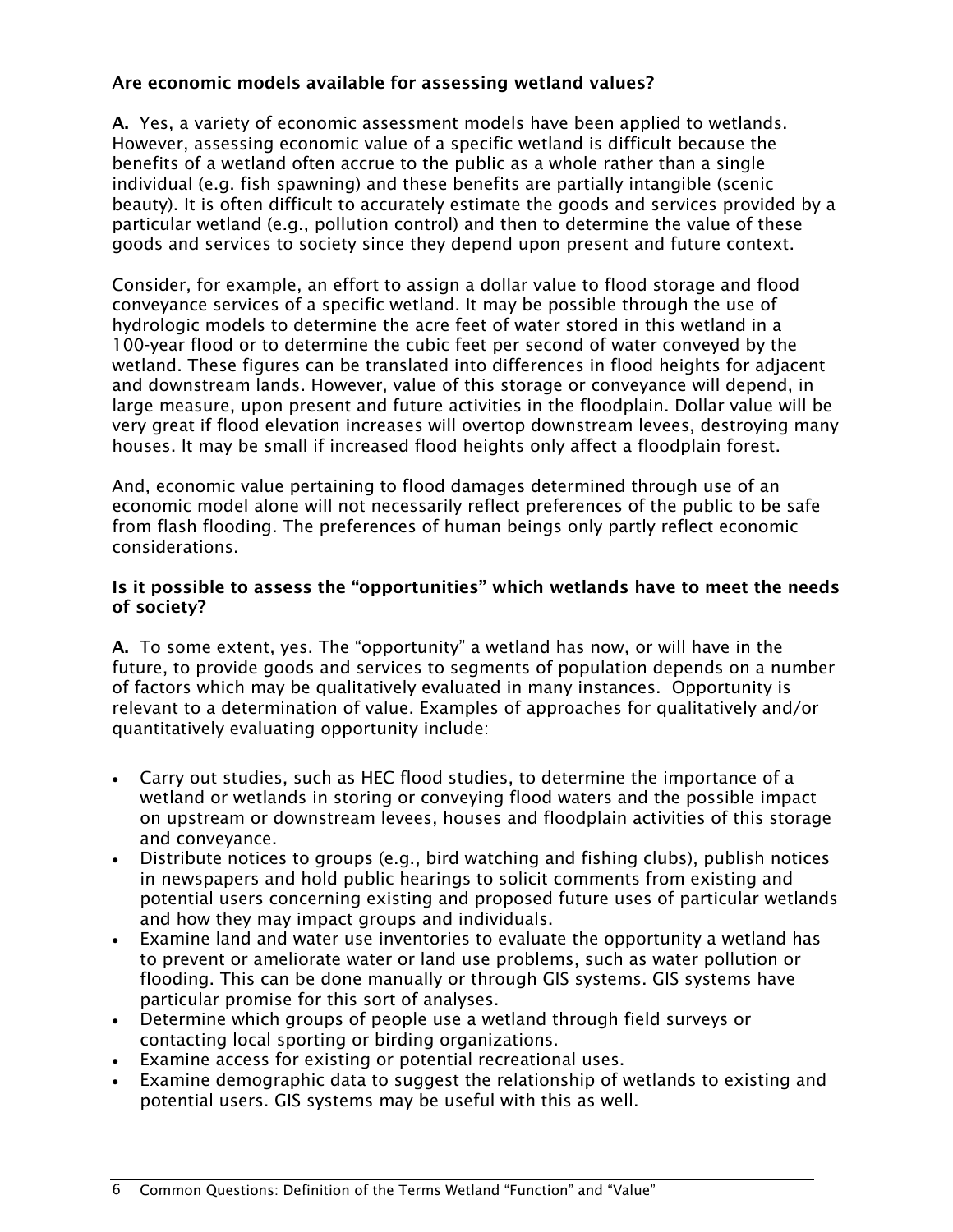#### Is it possible to evaluate the social significance of wetland functions and functional values?

A. To some extent, yes. A wetland manager can begin to qualitatively analyze social significance to impacts upon wetlands by answering the following sorts of questions.

- Who will be affected by changes? This can help determine whether a wetland impact may be of statewide or national significance. It can also help identify the legal rights involved, such as private landowner riparian rights or public trust rights. The question is relevant to social equity and social justice. For example, an urban wetland may be more important to minorities than a rural wetland.
- How many people will be impacted? An overview evaluation of the number of individuals that may suffer impacts is also relevant to the public interest. For example, a wetland that helps protect the New York City water supply may benefit more than eight million people, while fewer people may benefit from protection of another wetland.
- In what ways will people be impacted? For example, protection of a wetland that stores flood waters, thereby reducing downstream flash flooding, may have important health and safety implications in a specific setting. Similarly, protection of a wetland that serves as a water supply reservoir may have important health and safety implications. Protection of other wetlands may not.

Having determined who may be affected and how, a wetland agency may then gain feedback concerning public needs and interests by applying a variety of techniques.

Some options include the following:

- Provide notices of proposed plans, permit applications, other actions to other regulatory agencies and the public; examine feedback. Providing notices is the most broadly used technique by wetland mangers to assess public opinion. Responses give the agency some idea of the types, numbers and seriousness of interests and concerns.
- Conduct hearings. Agencies also broadly use public hearings to gather information and gauge public opinion, particularly on controversial projects.
- Consult with local groups and organizations to determine priorities for protection and restoration. For example, the Lane County Regional Planning Agency undertook a wetland assessment process and prepared a detailed plan for West Eugene, Oregon. This process used a broad range of techniques, including one-on-one consultations, questionnaires and public workshops, to gain feedback from various groups and individuals concerning community wetlands. The plan was ultimately submitted to the electorate for approval and is now used as the basis for regulatory permitting.
- Undertake economic analyses for wetland functions and values at specific sites. Economic valuation is relatively rare because it is time consuming and expensive. But, analyses have been used, particularly by agencies like the Corps in preparing cost/benefit ratios for proposed water projects including restoration projects.
- Pose the question of value or preferences to local elected officials, executive commissions. A wetland agency may submit a proposed plan, variance, wetland permit or other action to local governments, soil and water conservation boards, commissions or planning agencies for reaction and comment.
- Undertake public opinion surveys. These are relatively rare but have been carried out on some wetland projects (e.g., West Eugene).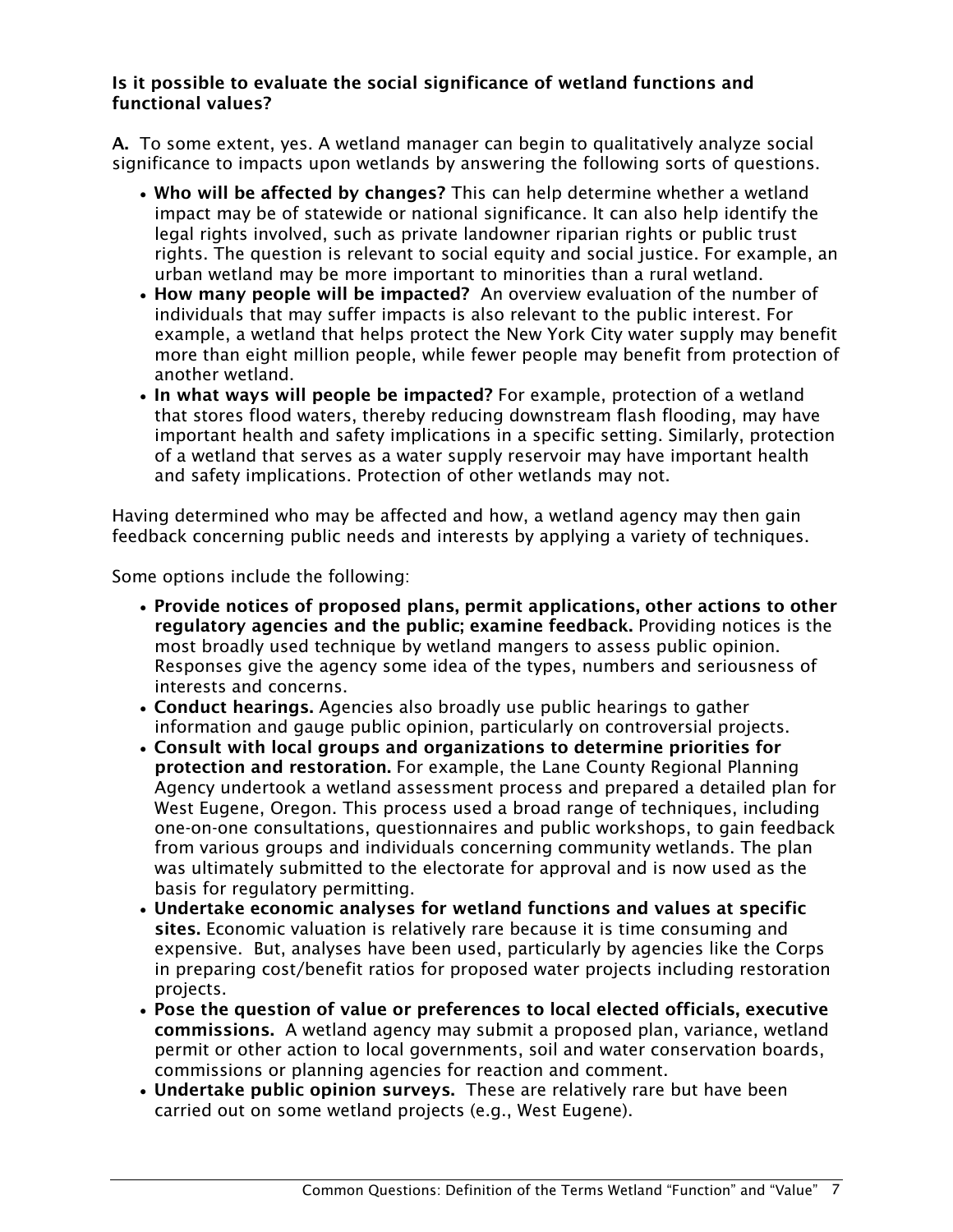These techniques provide qualitative information concerning public opinion. Despite its qualitative nature, this information may, nonetheless, be important in assessing the "public interest" and public attitudes toward alternative projects and strategies.

# Why do wetlands have more significant functions and values than many upland areas?

A. Wetlands have more significant functions and values than many uplands because, as transition areas between land and water, they provide many of the functions and values of both uplands (e.g., bird nesting, timber production, bird watching) and aquatic ecosystems (e.g., fish and shellfish spawning, water recreation). They also provide a variety of unique functions as intermediate ecosystems with a broad range of ecological niches even in a single wetland. For example, many different types of plants and animals may inhabit the various "zones" of a particular wetland reflecting differing degrees of saturation and water depths.

#### Are wetland functions and values the only reason for protecting and managing wetlands?

A. No. Many local, state, and federal wetland protection and management programs are based to a greater or lesser extent upon avoidance of flood hazards, erosion hazards, wave hazards, structural bearing capacity problems and other problems such as failure of septic tank/soil absorption systems in wet soils which characterize most wetlands. Activities placed in wetlands will often suffer natural hazard losses and may increase losses on other lands.

# Which wetlands are subject to the most severe natural hazards?

A. Coastal and estuarine wetlands are typically subject to inundation in excess of 10- 14 feet by a once in 100-year frequency hurricane or coastal storm. Significant wave heights may be added. Freshwater wetlands along major rivers and streams and the Great Lakes are often inundated by similar depths of water in a major flood. Riverine wetlands are often subject to high velocity and erosive flows located in or near a floodway. Depressional wetlands are often subject to not only several feet of water level fluctuation each year but long term fluctuations of two to eight feet. Filled wetlands of all types in earthquake prone areas are often subject to "liquefaction" during major earthquakes.

#### Why do many wetland regulatory programs require no net loss of wetland acreage as well as "functions" and "values"?

A. Many programs require consideration of acreage because it is difficult to quantitatively measure "functions" and "values", there are no agreed upon techniques for measuring function and value, assessment approaches contain many assumptions, and assessment approaches are often susceptible to manipulation.



*Houses and roads constructed on filled wetlands often suffer subsidence like these in Baytown*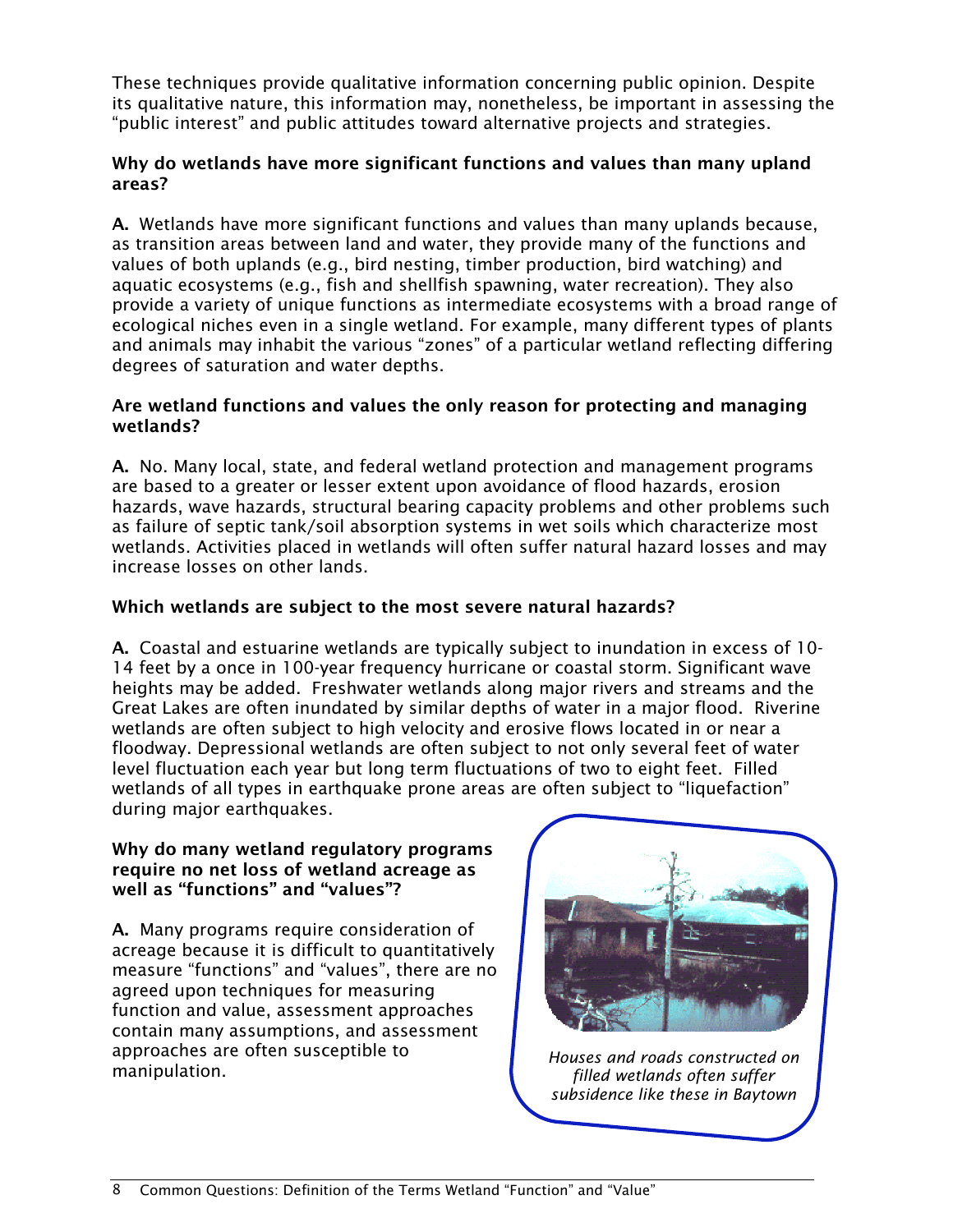#### Does restoration, enhancement or creation of wetland functions in one location (e.g., a mitigation bank) compensate for destruction at another?

A. Not necessarily, both from scientific and public policy perspectives. Restoration, enhancement, or creation of a function (natural process) at one location will not necessarily compensate for destruction at another because it will affect different ecosystems or portions of ecosystems and groups of individuals. Different people will benefit and pay. Location is of great importance from ecological and societal including legal perspectives. It is also important to the production of goods and service and to values.

For example, destruction of a wetland at one site with replacement many miles away with resulting flooding of adjacent properties at the original site has quite different "public interest" and legal implications than replacement at the original site. One public or private landowner who drains a wetland and increases flooding on another landowner may be legally liable to the damaged landowners. See, for example: Hendrickson v. Wagners, Inc. 598 N.W.2d 507 (S.D., 1999) (Injunction granted by the court to require landowner who drained wetlands with resulting flooding of servient estate to fill in drainage ditches.); Boren v. City of Olympia, 112 Wash. App. 359, 53 P.3d 1020 (Wash. 2002) (City was possibly negligent for increasing discharge of water to a wetland which damaged a landowner.); Snohomish County v. Postema, 978 P.2d 1101 (Wash. 1998) (Lower landowner had potential trespass action against upper landowner who cleared and drained wetland.); Lang et al v. Wonnenberg et al, 455 N.W.2d 832 (N.D., 1990) (Court upheld award of damages when one landowner drained a wetland resulting in periodic flooding of neighboring property.) In some instances the government agency permitting an activity which damages other property may also be liable.

In some instances, the government agency permitting an activity which damages other property may also be liable. For example, in Hurst v. United States, 739 F. Supp. 1377 (D.S.D. 1990) the Corps was successfully sued by private landowners for flood and erosion damage that resulted from the Corps' issuance of a Section 10 and 404 permit for construction of jettys in a river. The court held that the Corps had negligently supervised the project and failed to issue a prohibitory order to prevent the activities causing the flood and erosion damage. See also Annot., "Liability of Government Entity for Issuance of Permit for Construction Which Caused or Accelerated Flooding", 62 A.L.R.3d 514 (1975) and many cases cited therein. See, for example, Cootey v. Sun Inv., Inc., 690 P.2d 1324 (Haw.App. 1984) in which a Hawaii court held that a county



*Flooding may be due to wetland*

may be liable for approving a subdivision with inadequate drainage: "(I)n controlling the actions of a subdivider of land, a municipality has a duty not to require or approve installation of drainage facilities which create an unreasonable risk of foreseeable harm to a neighboring landowner, and where a breach of that duty is established, a municipality may be held liable for consequential damages". Id. at 1332. See also City of Columbus v. Smith, 316 S.E.2d 761 (Ga.App. 1984) (City may be held liable for approving construction project resulting in flooding); Pickle v. Board of County Comm'rs of Platte, 764 P.2d 262 (Wyo. 1988) (County had duty of exercising reasonable care in reviewing subdivision plan).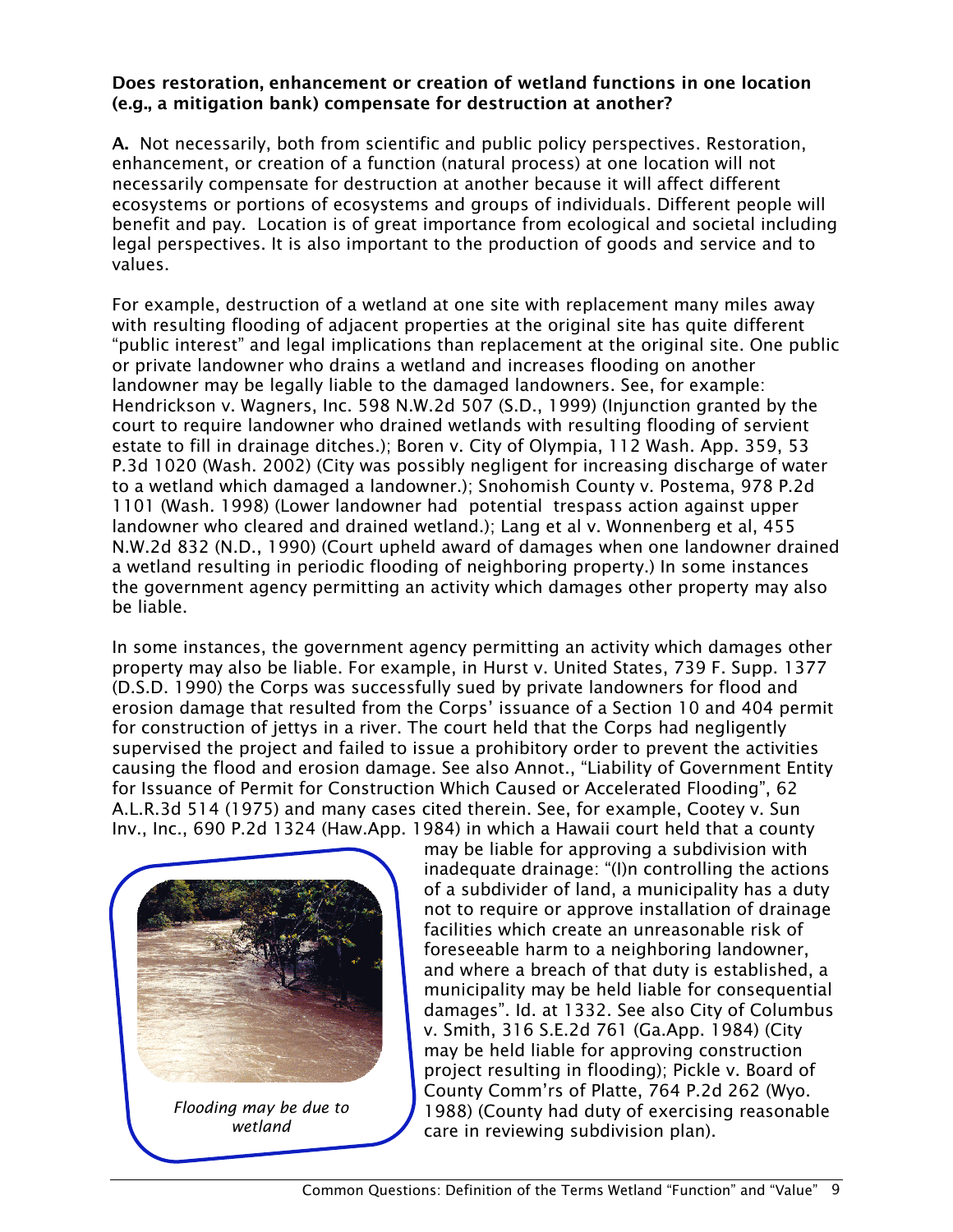#### Why do regulatory agencies often require onsite as well as offsite mitigation when they allow damage or destruction of a wetland to occur?

A. A combination of onsite and offsite mitigation may best compensate for damage or destruction of functions and values. Onsite mitigation may focus on flood storage, flood conveyance, erosion control, and water quality protection to avoid the sorts of problems discussed above. Offsite mitigation at some distance from project impact may help restore regional wildlife.

# Is it possible to accurately "classify" wetlands once and for all according to development potential based upon functions and values alone?

A. No, for several reasons. First, development potential depends upon a broad range of factors (e.g., natural hazards, infrastructure) and not just functions and values. Second, wetlands are complex and dynamic systems and change over time. This includes functions and goods and services. In addition, it is not possible to evaluate long term characteristics by a single observation because water levels and vegetation change throughout the year and over a period of years. Wetland functions, goods and services, and values change over time as watershed hydrology changes and any attempt to evaluate natural processes and characteristics once and for all cannot reflect these changes. Finally, accurate assessment of functions and values at even a single point in time is extremely expensive for the millions of wetlands in the Nation. Detailed assessment of functions and values has not taken place for any state, community or region in the nation.

# Will protection of areas within wetland boundaries alone protect wetland functions and values?

A. In many instances, no. Protection of the areas within wetland boundaries is, of course, important. But, it is essential to protect wetland sources of water, buffers, and connections to other wetlands and water bodies to protect functions and values.

#### Can wetland functions and values be restored, enhanced, or created?

A. Yes, some can be restored, enhance, or created. But, it is difficult to restore, enhance, or create the full range of functions and values. And, quite often enhancing one function or value will decrease another.

# How could agreement best be reached on the definitions of "function" and "value"?

This is a topic worthy of some careful attention by the National Academy of Sciences committee or another national wetland



*Offsite mitigation to compensate*

interagency task group including federal, state, and local agencies, academic institutions, not for profit organizations, and landowner interests. It would be useful, first, for this committee or task group to define the contexts in which these terms are presently used—scientific, assessment, planning, regulatory, nonregulatory management, etc. It would be useful, second, for this committee or task group to investigate the policy as well as scientific considerations in defining the terms. This could provide the basis for defining not only "function" and "value" but other terms which might be useful such as "opportunity", and "social significance".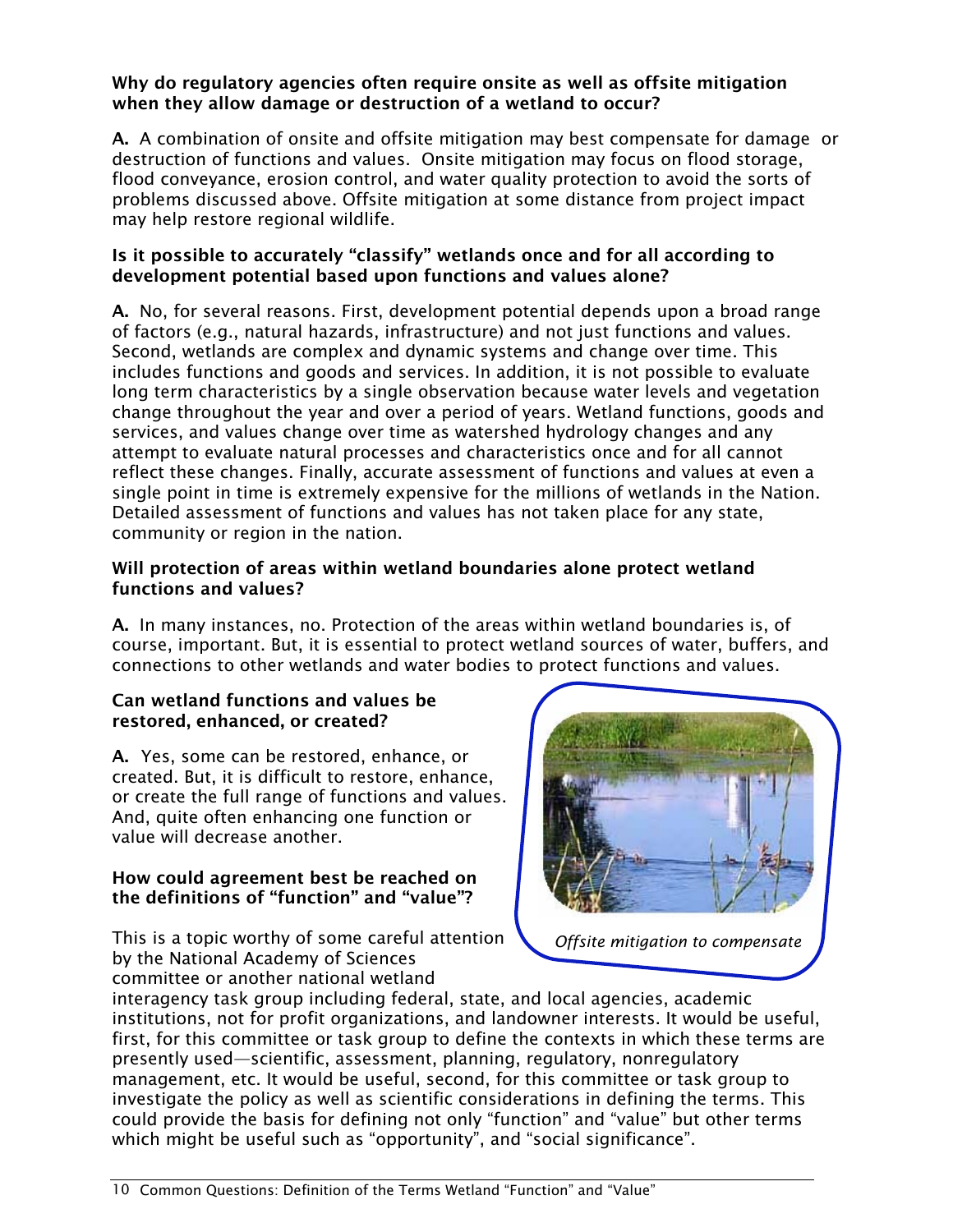#### Box 1 Examples of Wetland Values ("Functional Values") Derived From Reports, Statutes, Regulations

Wetlands and related water and floodplain/riparian areas provide the following sorts of goods and services. They are often referred to as values or functional values. The magnitude of these goods and services depends on the specific context.

Provide flood storage. Some wetlands and floodplains temporarily store floodwaters and reduce flood heights and velocities that affect downstream lands.

Provide flood conveyance. Some wetlands convey floodwaters, thereby reducing flood heights and velocities at upstream, adjacent and downstream lands.

Reduce wave damage. Some wetlands and floodplains reduce the force of waves and thereby reduce wave and erosion damage to back lying properties and structures.

Provide erosion control. Many wetlands and floodplains help erosion by reducing water velocities and binding the soil.

Reduce sediment loadings in lakes, reservoirs, streams, estuaries and coastal systems. Many wetlands and floodplains reduce the sediment flowing into lakes, streams and estuaries by intercepting and trapping sediment.

Prevent and treat pollution:

• Prevent pollution from entering a water body. Virtually all wetlands and floodplains may intercept sediment, nutrients, debris, chemicals, etc. from upland sources before they reach down-gradient bodies of water.

• Treat (remove) pollution in a water body. Wetlands may remove pollutants from these waters.

Produce crops and timbers. Many wetlands and floodplains produce cranberry, blueberry, saltmarsh hay, aquaculture, wild rice, timber and other crops.

Provide groundwater recharge. Some wetlands provide groundwater recharge, although most are discharge areas much of the year.

Provide groundwater discharge. Some wetlands and floodplains help maintain the base flow of streams and help reduce ground water levels, which would otherwise flood basements and cause other problems, by providing groundwater discharge.

Provide habitat for fish, produce fish. Wetlands can provide food chain support, spawning and rearing areas and shelter for fish.

Provide habitat for shellfish, produce shellfish. Wetlands may provide shellfish habitat.

Provide habitat for mammals, reptiles, amphibians and birds. All wetlands and floodplains/riparian areas may provide important wildlife habitat.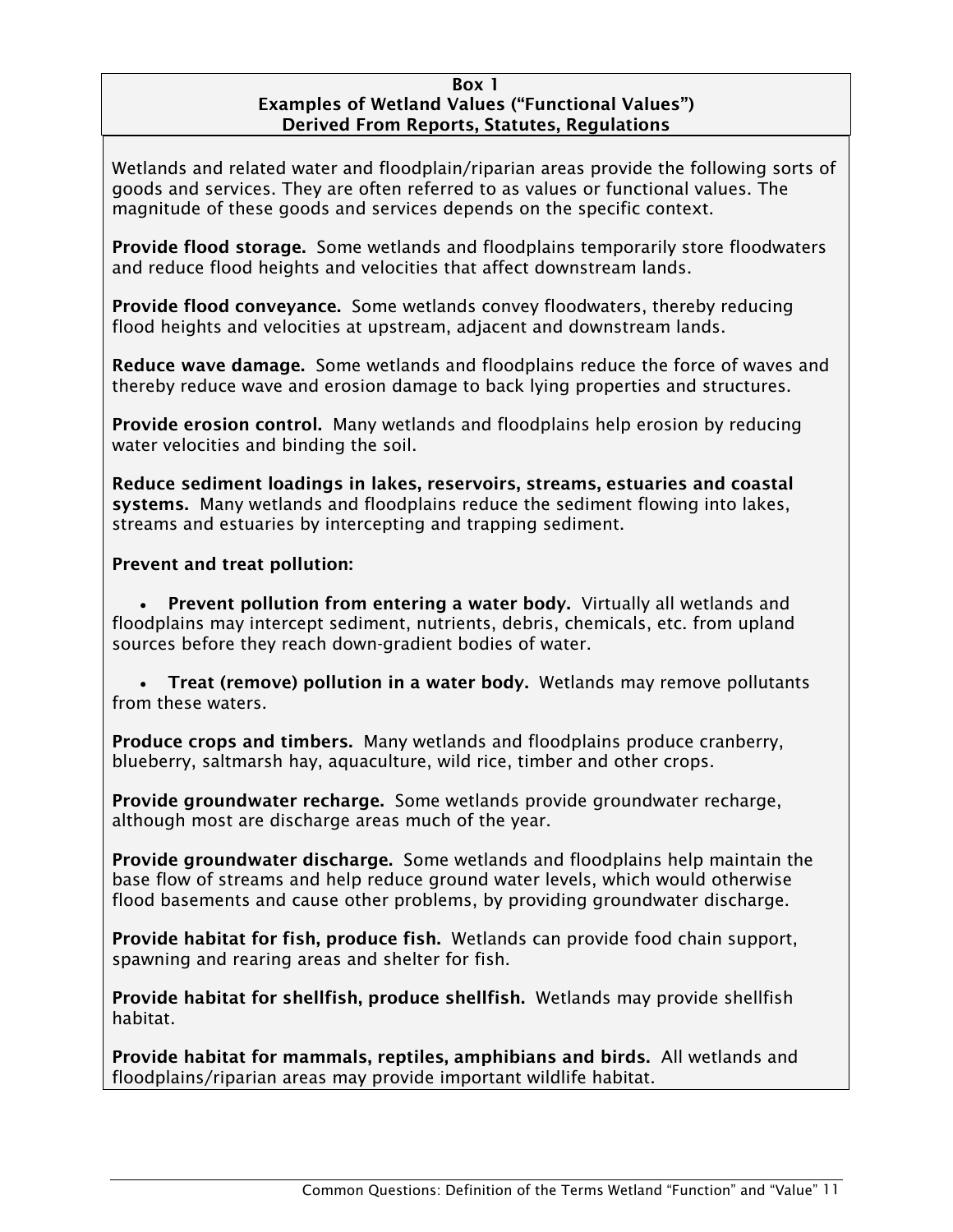Provide habitat for endangered and threatened species. Virtually all wetlands, floodplain and riparian areas may provide food chain support, feeding, nesting and substrate for endangered and threatened animals and plants.

Provide scenic beauty. Many wetlands and floodplains have aesthetic value. Scenic beauty may enhance real estate values and enhance ecotourism.

Provide recreational opportunities. Many wetlands and floodplains provide paddling, boating, birding, hiking, wildlife viewing and other recreational opportunities.

Provide historical, archaeological and heritage value. Some wetlands and floodplains, such as the Concord Marshes or the Everglades, have historical value. Many others have archaeological value (shell mounds, burial sites).

Provide educational and research opportunities. Many wetlands provide education and research opportunities for schools and government agencies.

Provide atmospheric gas exchange potentially important to moderation of global warming. Wetlands and floodplains produce oxygen due to photosynthesis. Some wetlands are carbon or methane sinks.

Provide micro-climate modification. Wetlands and floodplains, particularly those near cities and large devegetated areas, may reduce temperatures and pollution levels.

# SUGGESTED READINGS

- Adamus, P., E. Clairain, R. Smith, and R. Young. 1987. Wetland Evaluation Technique (WET); Vol. II: Methodology. Operation Draft Technical Report Y-87. U.S. Army Corps of Engineers Waterways Experiment Station. Vicksburg, Mississippi.
- Agency of Environmental Conservation. 1982. Vermont Wetlands: Identifying Values and Determining Boundaries. Montpelier, Vermont.
- Amacher, G., R. Brazee, J. Bulkley, and R. Moll. 1988. An Interdisciplinary Approach to Valuation of Michigan Coastal Wetlands. The University of Michigan, School of Natural Resources.
- Amacher, G., R. Brazee, J. Bulkley, and R. Moll. 1989. Application of Wetland Valuation Techniques: Examples from Great Lakes Coastal Wetlands. School of Natural Resources, The University of Michigan. Ann Arbor, Michigan.
- Association of State Wetland Managers, Inc. 1987. National Wetlands Assessment Symposium. Proceedings of a national symposium held on June 17-29, 1985 in Portland, Maine. Berne, New York.
- Bartoldus, C., E. Garbisch, and M. Kraus. 1994. Evaluation for Planned Wetlands (EPW). Environmental Concern, Inc. St. Michaels, Maryland.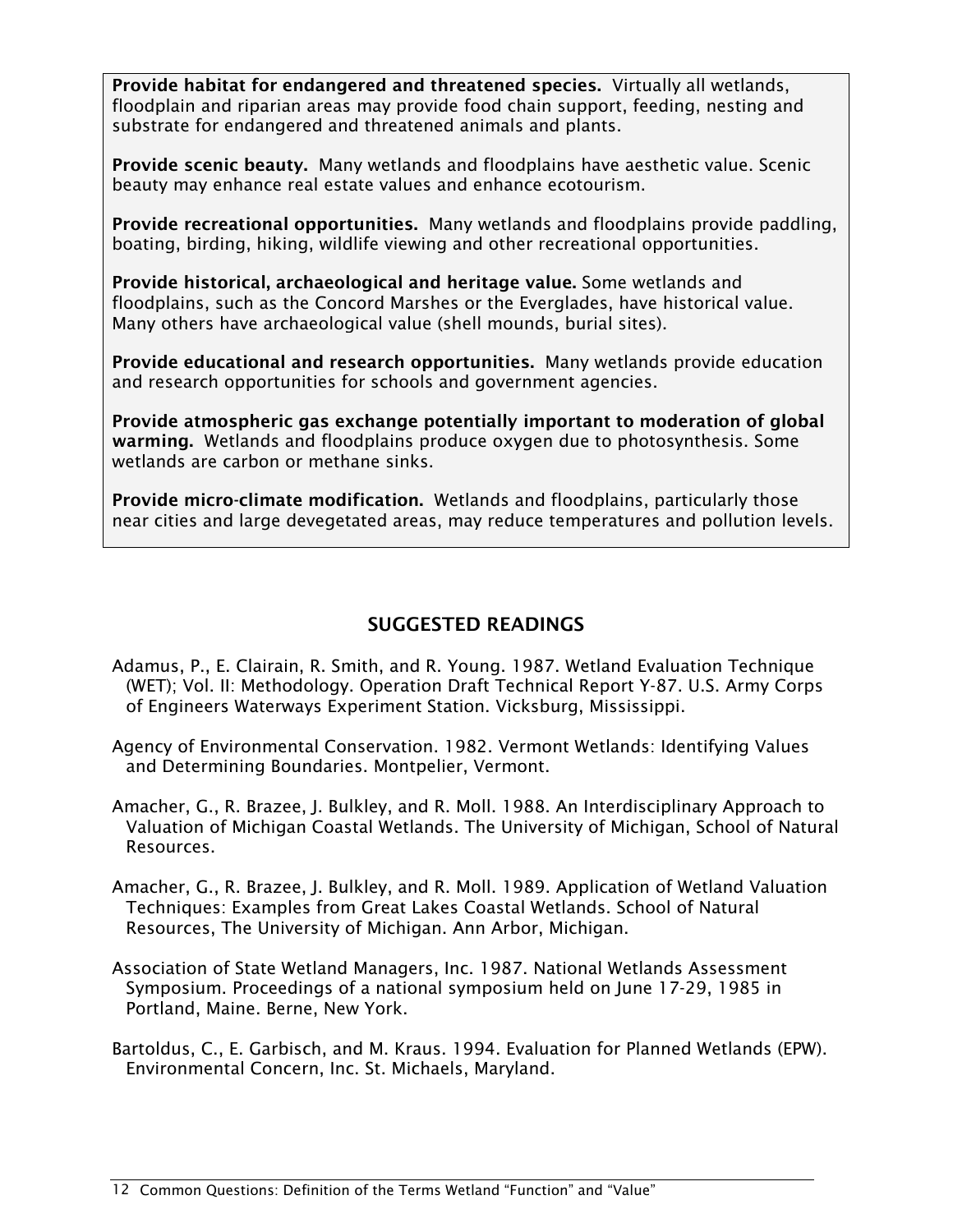- Bond, W., K. Cox, T. Heberlein, E. Manning, D. Witty, and D. Young. 1992. Wetland Evaluation Guide. North American Wetlands Conservation Council (Canada). Ottawa, Ontario, Canada.
- Gopal, B. (ed.) Handbook of Wetland Management. World Wide Fund for Nature-India. New Delhi, India.
- Gopal, B., A. Hillbricht-Ilkowska, and R.G. Wetzel (eds.). 1993. Wetlands and Ecotones: Studies on Land-Water Interactions. National Institute of Ecology and International Scientific Publications, New Delhi, India.
- Gosselink, J., E. Odum, and R. Pope. 1974. The Value of the Tidal Marsh. Center for Wetland Resources, Louisiana State University. Baton Rouge, Louisiana. Pub. No. LSU-SG-74-03.
- Greeson, P., J. Clark, and J. Clark, eds. 1979. Wetland Functions and Values: The State of Our Understanding. American Water Resources Association; Minneapolis, MN.
- Kusler, J. 1983. Our National Wetland Heritage: A Protection Guidebook. The Environmental Law Institute, Washington, D.C.
- Kusler, J., D. Willard, and C. Hull (eds.). 1996. Wetlands and Watershed Management: Science Applications and Public Policy. Collection of papers from a national symposium and several workshops. Berne, New York.
- Larson, J. (ed.). 1976. Models for Assessment of Freshwater Wetlands. Water Resources Research Center. University of Massachusetts at Amherst, Amherst, Massachusetts. Pub. No. 32.
- Larson, J. (ed.) Reprint 1981. A Guide to Important Characteristics and Values of Fresh Water Wetlands in the Northeast: Models for Assessment of Freshwater Wetlands. Water Resources Research Center. University of Massachusetts at Amherst. Amherst, Massachusetts. Pub. No. 31.
- Lavigne, P. 1995. The Watershed Innovators Workshop. Proceedings of River Network, June 4-5, Cummington, Massachusetts.
- Leibowitz, S., B. Abbruzzese, P. Adamus, L. Hughes, and J. Irish. 1992. A Synoptic Approach to Cumulative Impact Assessment: A Proposed Methodology. U.S. Environmental Protection Agency, Corvallis, Oregon. EPA/600/R-92/167.
- Lonard, R., E. Clairain, Jr., R. Huffman, J. Hardy, L. Brown, P. Ballard, and J. Watts. 1981. Analysis of Methodologies Used for the Assessment of Wetlands Values. U.S. Water Resources Council. Washington, D.C.
- Louisiana State University Agricultural Center. 1995. Wetlands Functions & Values in Louisiana. Louisiana Cooperative Extension Service. Pub. 2519.

Mitch, W. and J. Gosslink, 2nd Ed., 1993. Wetlands. Van Nostrand Reinhold, New York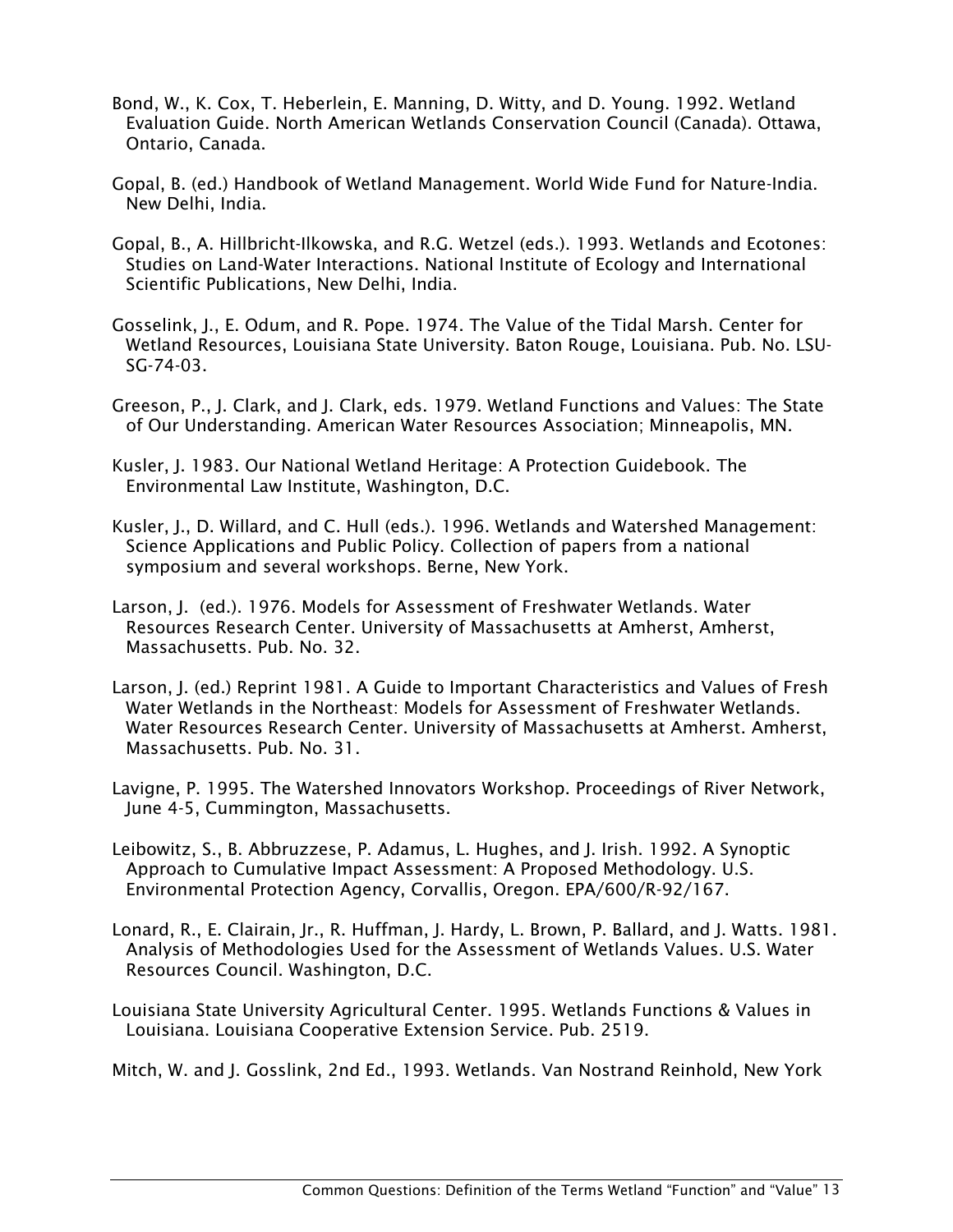- Nelson, R., G. Shea, and W. Logan. 1982. Ecological Assessment and Reduction of Impacts from Inland Dredge and Fill Operations. U.S. Fish and Wildlife Service. Kearneysville, West Virginia. FWS/OBS-82/19.
- Ogawa, H. and J. Male. 1983. The Flood Mitigation Potential of Inland Wetlands. Water Resources Research Center, University of Massachusetts. Amherst, Massachusetts. Pub. No 138.
- Ontario Ministry of Natural Resources. 1984. An Evaluation System for Wetlands of Ontario South of the Precambrian Shield, Second Edition. Wildlife Branch Outdoor Recreation Group, and Canadian Wildlife Service, Ontario Region.
- Pacific Estuarine Research Laboratory. 1990. A Manual for Assessing Restored and Natural Coastal Wetlands: With Examples from Southern California. California Sea Grant Report No. T-CSGCP-021. La Jolla, California.
- Porter, D. and D. Salvesen. (eds.). 1995. Collaborative Planning for Wetlands and Wildlife: Issues and Examples. Island Press. Washington, D.C.
- Roth, E., R. Olsen, P. Snow, and R. Sumner. 1993. Oregon Freshwater Wetland Assessment Methodology. (ed.) by S.G. McCannell. Oregon Division of State Lands. Salem, Oregon.
- Shabman, L. and M. Bertelsen. 1978. The Development Value of Natural Coastal Wetlands: A Framework for Analysis of Residential Values. Sea Grant, Department of Agricultural Economics, Virginia Polytechnic Institute and State University. Blacksburg, Virginia. Research Report A.E. 35.
- Smardon, R., J. Smith, J. Palmer, and S. Winters. 1986. Assessing Human-Use Values of Wetlands With the City/Borough of Juneau, Alaska. Human Ecology Conference, October 18-19. Bar Harbor, Maine.
- The Conservation Foundation. 1988. Protecting America's Wetlands: An Action Agenda. Washington, D.C.
- Tiner, R. 1999. Wetland Indicators: A Guide to Wetland Identification, Delineation, Classification, and Mapping. Lewis Publishers, Washington, D.C.
- U.S. Environmental Protection Agency, Region IV. 1993. High Risk Geographic Areas Targeted for Wetlands Advance Identification. Wetlands Planning Unit. Atlanta, Georgia.
- Washington Department of Ecology. 1996. An Approach to Developing Methods to Assess the Performance of Washington's Wetlands. (Draft.) Olympia, Washington. Pub. No. 96-110.
- Washington Department of Ecology. 1991. Washington State Wetlands Rating System for Western Washington. Olympia, Washington.
- World Wildlife Fund. 1992. Statewide Wetland Strategies: A Guide to Protecting and Managing the Resource. Island Press. Washington, D.C.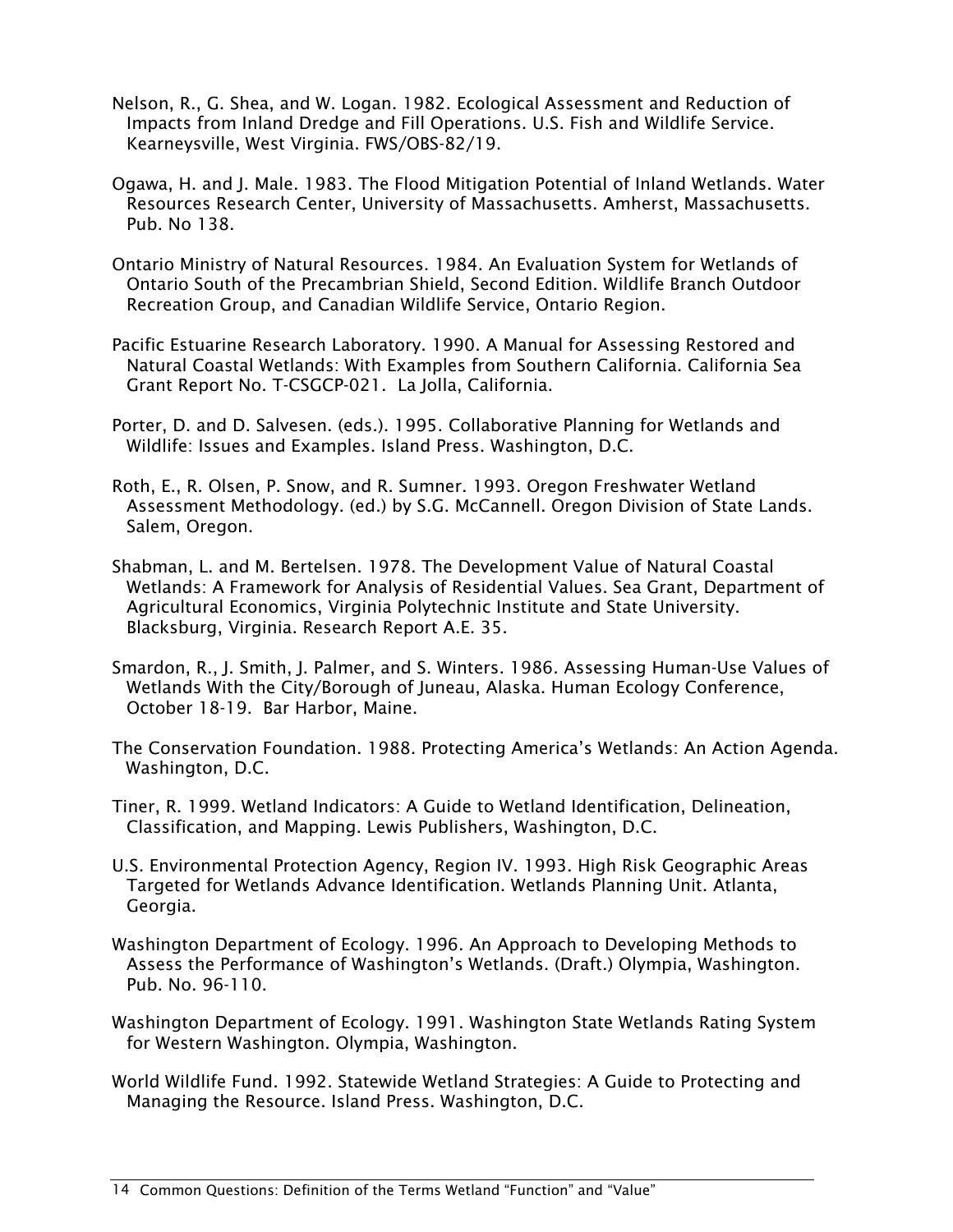# SUGGESTED WEB SITES

http://water.usgs.gov/nwsum/WSP2425/functions.html Novitski, R. et. al, Restoration, Creation, and Recovery of Wetlands: Wetland Functions, Values, and Assessment.

http://www.nrcs.usda.gov/technical/stream\_restoration/ Stream Corridor Restoration: Principles, Processes, and Practices by the Federal Interagency Stream Restoration Working Group.

#### http://wetlands.fws.gov/

U.S. Fish and Wildlife Service. National Wetland Inventory.

#### www.wes.army.mil/el/wetlands/wetlands.html

U.S. Army Corps of Engineers. Environmental Laboratory Wetlands. Access to many reports including the 1987 Wetland Delineation Manual.

http://plants.usda.gov/

USDA Natural Resources Conservation Service. Plants Database.

#### http://wetlands.fws.gov/bha/list96.html

U.S. Fish and Wildlife Service. National Wetlands Inventory. 1996 National List of Vascular Plant Species that Occur in Wetlands.

www.pwrc.usgs.gov/wli/

USDA Natural Resources Conservation Service. Wetland Science Institute.

#### http://www.epa.gov/owow/wetlands/facts/fact10.html

U.S. Environmental Protection Agency. Wetlands. Section 404 of the Clean Water Act: An Overview.

http://www.soils.usda.gov/use/hydric/ USDA Natural Resources Conservation Service. Hydric Soils. Access to hydric soils list.

#### http://www.nwrc.usgs.gov/

U.S. Geological Survey's National Wetlands Research Center online publications.